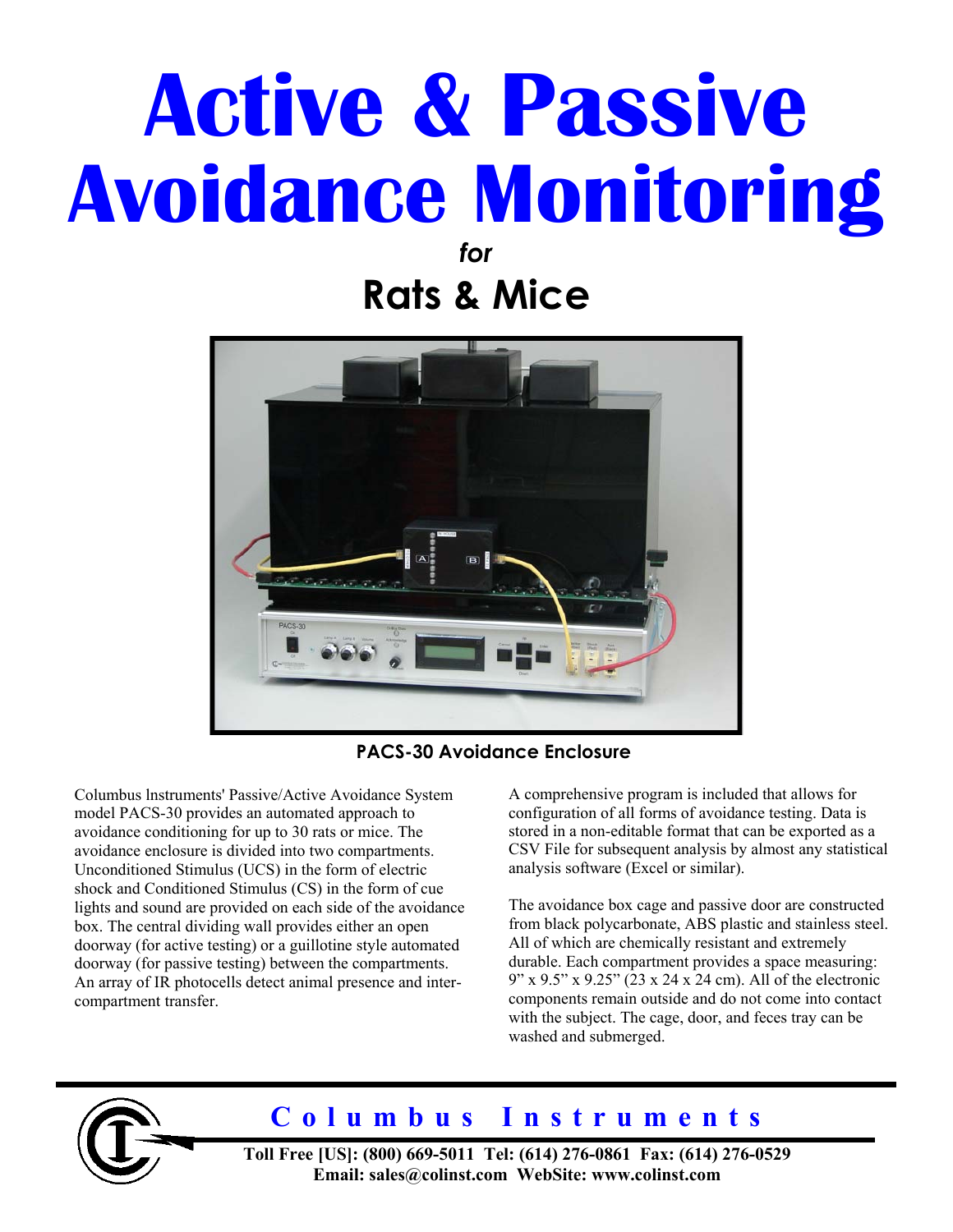# *Active Avoidance Mode*

# **Description:**

Used in the active mode, the PACS-30 is designed to condition an animal to escape an electrical shock by reacting to a light and/or sound pre-stimulus. Each trial begins with a user defined exploration period which allows the subject to become familiar with its environment. The subject is then given either a conditioned light stimulus or sound stimulus. If the subject responds to the stimulus by transferring to the other compartment, it avoids being given an electrical shock. If the subject remains in the same compartment it is given an electrical shock until it either transfers to the other compartment or a user-defined maximum shock duration is exceeded. Multiple trials may be run consecutively following user-defined inter-trial period.

The conditioning parameters are highly flexible and can be saved to files allowing the user to store and retrieve a variety of different conditioning protocols. Among the parameters which can be set by the user are the light intensity and duration, the sound intensity, frequency and duration, the shock intensity and duration, the length of the initial exploration period, the length of the inter-trial interval and the maximum length of each trial.

# **Active Mode Parameters:**

# **Exploration Duration:**

The time allotted the subject to explore its surroundings before the trial begins. The exploration duration is in the minutes:seconds format and can be set from 00:00 to 59:59. Once this duration has expired the trial begins.

# **Maximum Trial Duration:**

The maximum amount of time allotted for the trial. The trial durations parameter is in the min:sec format and can be set from 00:00 to 59:59. A trial is not complete until it has run for the duration specified by this parameter or a transfer has been made.

# **Inter-Trail Interval:**

Allows a rest time between trials to be specifìed. This parameter is in the min:sec format and can be set from 00:00 to 59:59. The first intertrial interval, if greater than 00:00, occurs after the fìrst trial. Optional punishment for Inter-Trial Transfers.

# **Total Number of Trials:**

 The total number of trials to be repeated in an experiment. The maximum number of trials is 999.

# **CS Light Intensity:**

The brightness of the light stimulus. This value can be set from 0 to 150 Lux and can be used to provide continuous background or ambient light. A Lux meter is included for calibration and validation purposes.

# **CS Light Start Time:**

The starting time for the conditioned stimulus (CS) light. This starting t<sub>i</sub>me is measured as an offset from the beginning of the trial.This parameter is in the min:sec format and can be set from 00:00 to 59:59. A setting of 03:00, for example, would start the light stimulus 3 minutes after the start of the trial.

# **CS Light Duration:**

The total duration the CS light is to be enabled. This parameter is in the minutes:seconds format and can be set from 00:00 to 59:59.

# **CS Sound Start Time:**

The starting time for the conditioned stimulus (CS) sound. This starting time value represents the time from the start of the trial. This parameter is in the min:sec format and can be set from 00:00 to 59:59. A setting of 03:00, for example, would start the light stimulus 3 minutes after the start of the trial.

# **CS Sound Frequency:**

The frequency of the sound stimulus. This parameter can be set from 0.2 to 13.0 KHz in 100Hz increments.

# **CS Sound lntensity:**

The intensity of the sound stimulus. lt can be set from mute to 115 dB. A decibel meter is included for calibration and validation of the sound cue.

# **CS Sound Duration:**

The total duration the CS sound stimulus is to be enabled. This parameter is in the minutes:seconds format and can be set from 00:00 to 59:59.

# **UCS Grid Start Time**:

The starting time for the unconditioned stimulus (UCS) electrical shock. This starting time value represents the time from the start of the trial. This parameter is in the min:sec format and can be set from 00:00 to 59:59. A setting of 03:00, for example, would start the light stimulus 3 minutes after the start of the trial.

# **UCS Grid lntensity:**

The current flow through the subject when the electrical stimulus grid is enabled. This parameter can be set from 0.0mA to l.0mA in 0.1mA increments. A setting of 0.0mA disables the electrical stimulus grid.

# **UCS Grid Duration:**

The total time the electrical stimulus grid is enabled if no transfer is made. This parameter is in the min:sec format and can be set from 00:00 to 59:59.



# **Columbus Instruments**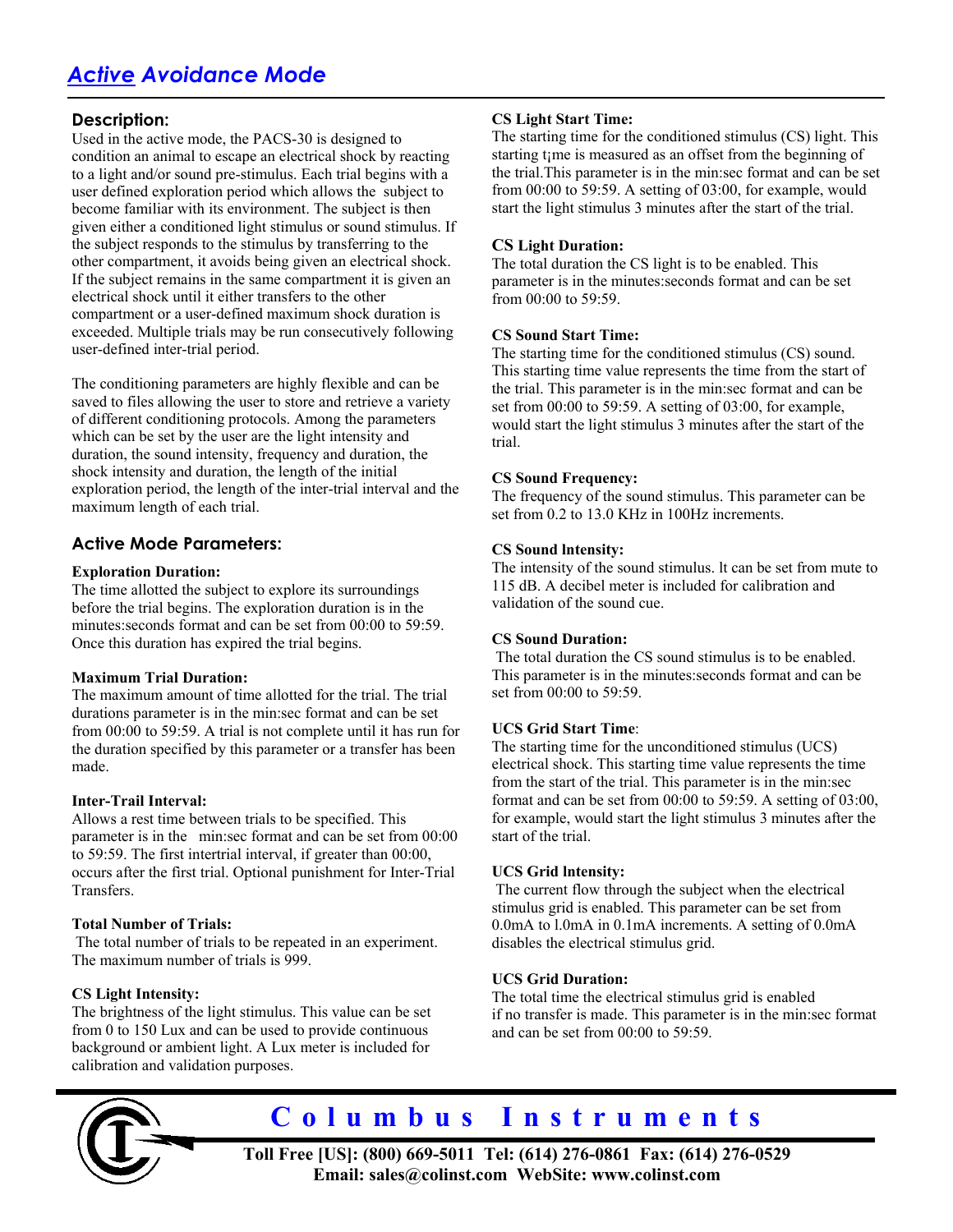# **Description:**

Used in the passive mode, the PACS-30 is designed to condition against an animal's desire to hide in the dark when exposed to an aversive light source. A computer controlled door is placed between the two avoidance enclosure compartments. Each trial begins with a user-defìned exploration period which allows the subject to become familiar with its environment. The subject is then given a conditioned light stimulus. If the subject retreats into the darkened compartment it is given an electrical shock. The computerized door may be either set to close upon transfer, subjecting the subject to the full duration of electrical shock set by the user, or kept open allowing the subject to transfer back into the illuminated compartment avoiding further shock. lf the subject does not react to the conditioned light stimulus by transferring into the dark compartment it avoids presentation of electrical shock.

The conditioning parameters are all highly flexible and can be saved to files allowing the user to store and retrieve a variety of different conditioning protocols. Among the parameters which can be set by the user are the light intensity and duration, the shock intensity and duration, the length of the initial exploration period, and the maximum length of the trial.

# **Passive Mode Parameters:**

#### **Exploration Duration:**

The time allotted the subject to explore its surroundings before the trial begins. The exploration duration is in the min:sec format and can be set from 00:00 to 59:59.

# **CS Light Intensity:**

The brightness of the light stimulus. This value can be set from 0 to 150 Lux and can be used to provide continuous background or ambient light. A Lux meter is included for calibration and validation purposes.

# **CS Light Start Time:**

The starting time for the conditioned stimulus (CS) light. This starting t<sub>i</sub>me is measured as an offset from the beginning of the trial.This parameter is in the min:sec format and can be set from 00:00 to 59:59. A setting of 03:00, for example, would start the light stimulus 3 minutes after the start of the trial

# **Maximum Trial Duration:**

The maximum amount of time allotted for the trial. The trial durations parameter is in the min:sec format and can be set from 00:00 to 59:59.

#### **UCS Grid lntensity:**

The maximum current flow through the subject when the electrical stimulus grid is enabled. This parameter can be set from 0.0mA to l.0mA. A setting of 0.0mA disables the electrical stimulus grid.

# **UCS Grid Duration:**

The total time the electrical stimulus grid is enabled if no transfer is made. This parameter is in the min:sec format and can be set from 00:00 to 59:59. The electrical stimulus grid is enabled only if the subject has not transferred into the opposite side and the Maximum Trial Duration has not elapsed

# **Close Door Upon Transfer:**

Select whether the center door is to close after subject transfers to the dark side.

#### **Inescapable Shock:**

Select if you would like to punish the subject when a transfer has been made regardless of the compartment the subject resides when/if the door has been closed.

# *Active Avoidance Mode Results*

**Data resulting from an Active Avoidance Test Include:** 

**Transfer Latency:** presented in the format mm:ss.ss referenced from these four temporal markers: **Start of Trial Onset of Sound Onset of Light Onset of Shock**

**Transfer Scoring:** 

**Avoidance**- Animal transfers in advance shock presentation **Escape**- Animal transfers during shock **Prelim(inary)-** Animal transfers in advance of CS onset **No Transfer**- Animal fails to relocate

# *Passive Avoidance Mode Results*

**Data resulting from a Passive Avoidance Test Include:** 

**Transfer Latency:** presented in the format mm:ss.ss referenced from one temporal marker: **Start of Trial** 



# **Columbus Instruments**